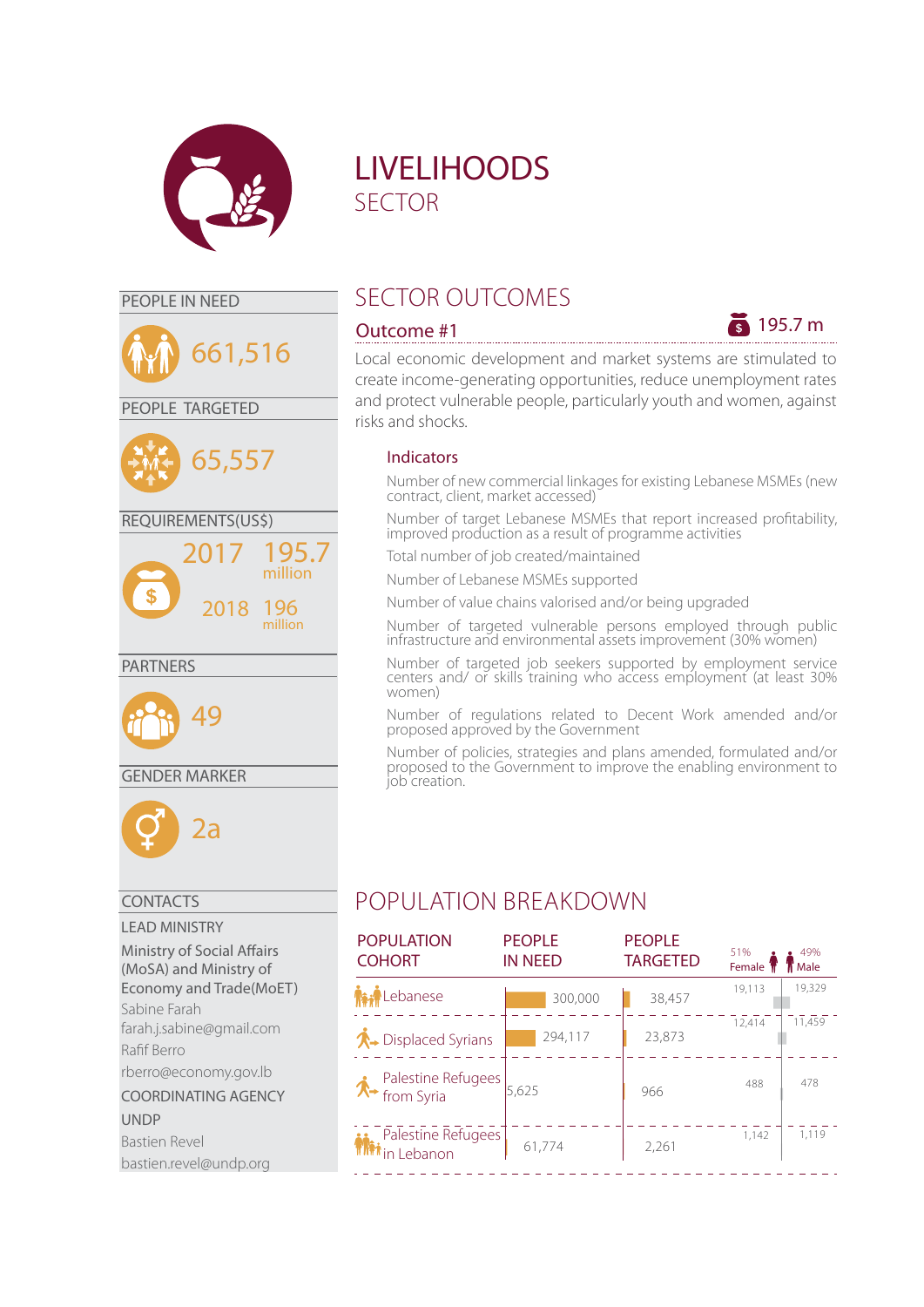# Situation analysis and context

Livelihoods in Lebanon have been severely affected by the demographic and economic shocks brought by the Syrian conflict, which has impacted key drivers of growth such as construction, the service economy and tourism.<sup>1i</sup> As a consequence of the cumulative impacts of the crisis, Lebanon's GDP growth fell from an average of 9 percent from 2007-2010 to less than 2 percent a year since 2011.<sup>ii</sup> Moreover, the crisis cost the Lebanese economy an estimated US\$13.1 billion since 2012 due to lost fiscal revenues and additional pressure on public services.<sup>2iii</sup> Exports have decreased by one third since 2011 due to the loss of overland transport routes (which all pass through Syria, and which has worsened with the closure of the Jordan-Syria border in 2014) and because alternative options by air or sea remain expensive.<sup>iv</sup> The price of importing raw materials has also risen throughout this period, driving an increase in production costs that has reduced the competitiveness of Lebanese firms.<sup>3v</sup> Finally, farmers (agriculture accounts for 10 percent of Lebanon's workforce, with a high concentration of poverty in rural areas), are often unable to value their harvest in a timely manner, with income, labour and markets all adversely affected by the closure of the border.<sup>vi</sup>

This downturn has exacerbated an already challenging economic situation for the poorest members of the host communities and displaced persons from Syria. Despite high levels of human development and tertiary education, between 27 and 30 percent of people in Lebanon lived beneath the national poverty line before the crisis.<sup>4vii</sup> Poverty levels are highest in the North and South, and in small, dense pockets in the suburbs of large towns.<sup>5viii</sup> Unemployment and high levels of informal labour were also a serious problem pre-crisis with the World Bank calculating that the Lebanese economy would need to create six times as many jobs simply to absorb the regular market entrants.<sup>6</sup> The macroeconomic ramifications of the crisis were projected as severe, having pushed an additional 170,000 Lebanese into poverty and deepening poverty where it already existed.<sup>ix</sup> The increase of the workforce due to the presence of displaced Syrians has increased competition for low-skilled jobs, and worsened work conditions.

Cumulatively, these factors have a disproportionate effect on young people and others who are entering the workforce with the youth unemployment rate 3-4 times higher than the total unemployment rate.<sup>7x</sup> High youth

unemployment has to be seen in conjunction with high emigration rates as lack of opportunities for youth is a prominent push factor – Lebanon ranks 122 out of 140 countries with regards to retaining talent on the Global Competitiveness Index – which in turn limits economic growth.<sup>xi</sup>

Furthermore, displaced persons from Syria have tended to settle in areas that were already extremely poor. In some localities, unemployment is now nearly double the national average, placing considerable strain on host communities.<sup>xii</sup> The majority of Lebanese households in these areas report a decrease in income over the past two years, which correlates with higher levels of household borrowing.<sup>xiii</sup> Nearly 90 percent of people living in poor areas perceive an increase of unemployment in the past six months.<sup>8xiv</sup> For the poorest Lebanese, access to employment remains extremely difficult: for example, the NPTP database shows that only 70,000 of its beneficiaries (out of over 100,000 households – amounting to 460,000 individuals in total) have access to work. Out of these, only 20 percent have access to full time employment (but remain poor) while the others rely on seasonal (22 percent) or temporary (58 percent) employment. In addition to the social programmes provided by NPTP, livelihoods support is therefore becoming crucial to help these households access income in order to lift half a million Lebanese out of poverty.<sup>9</sup> Until this happens, the major consequence will be that job shortages are consistently and clearly mentioned not only as the primary need of all groups, but also as the main source of tension between communities, regardless of gender or age group.<sup>10xv</sup> New livelihoods opportunities are needed to prevent the escalation of economic grievances, which are a powerful driver of conflict and instability. This is particularly true for young people given the link between underemployment, the sense of despair they report, and propensity to violence.<sup>xvi</sup>

#### **NPTP data on vulnerable Lebanese**



<sup>(8)</sup> However, it should be underlined here that given that no labour market survey has been completed since 2009, there is no official unemployment figure to back this statement. (9) Data based on the number of beneficiaries provided by the NPTP to the Inter-Sector on October 2016.

<sup>(1)</sup> According to recent estimates by the World Bank, the Syrian crisis cost Lebanon US\$2.6 billion between 2012 and 2014, of which US\$1.1 billion came from lost revenue and US\$1.5 billion from increased expenditure related to the new demand for public services.

<sup>(2)</sup> According to the *Lebanon Statement of Intent* (London conference) - The World Bank has estimated that Lebanon has incurred losses of US\$13.1bn since 2012 out of which US\$5.6bn in 2015 alone (over 11 percent of GDP).

<sup>(3)</sup> In 2011 (pre-crisis), Lebanon ranked 93 out 139 (66.9 percent) against 101 out of 140 in 2016 (72.1 percent).

<sup>(4)</sup> The National Poverty Line reaches US\$3.84/person/day.

<sup>(5)</sup> In Wadi Khaled unemployment is estimated to be 58 percent.

<sup>(6)</sup> The informality rate was estimated at 50 percent by the World Bank 2010 MILES report, p.19.

<sup>(7)</sup> According to recent estimates, up to 80,000 Syrians (mainly youth) are unemployed.

<sup>(10)</sup> According to the 2015 Food Security and Livelihoods Assessment of Lebanese host communities more than half of interviewed Lebanese households reported having incurred debt in the last 24 months. In addition, the Impact Evaluation Report of the Lebanon Host Communities Support Programmes also clearly shows that negative stories from host communities related to displaced Syrians are now clearly concentrated around livelihoods and employment, particularly for youth, which was not the case in previous years.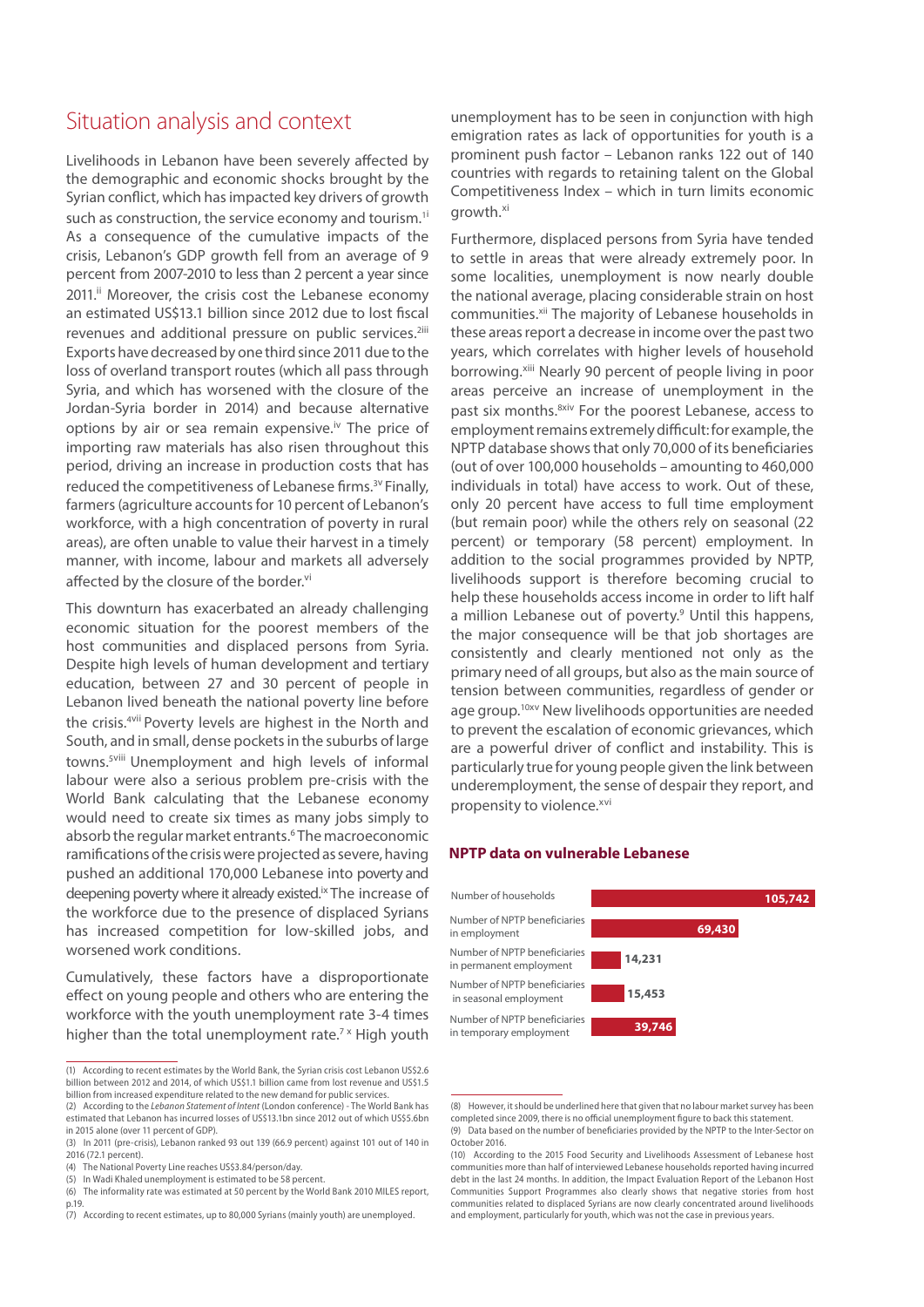For displaced Syrians, the economic situation remains desperate. Overall, 70.5 percent of Syrians registered as refugees with UNHCR live beneath the national poverty line and one out of two displaced Syrians is unable to afford the survival minimum expenditure basket.<sup>xvii</sup> This situation continued to worsen slightly in the last year, after a sharp deterioration between 2014 and 2015, due to the depletion of assets accompanying prolonged displacement, as well as of the effect of new regulations on residency renewals. It should be noted that the increase in direct humanitarian assistance in the form of cash transfers between 2015 and 2016 helped stabilize the situation of displaced Syrians, but has not been sufficient to improve their overall livelihoods situation.<sup>11</sup> This is confirmed by the fact that nearly all (98 percent) displaced households progressively engage in negative coping strategies.<sup>xviii</sup> The situation of displaced Syrians is particularly acute in Hasbaya, Baalbek and North governorates, where four out of five are unable to meet their survival needs.<sup>xix</sup>

#### **Displaced Syrian Labour Force**

(ILO estimates on registered and unregistered Syrians)



Recent estimates suggest that the Syrian labour force in Lebanon constitutes an estimated 384,000 people, of which about 36 percent are estimated to be unemployed.12 xx However, two thirds of those displaced Syrians being considered employed worked less than 15 days per month, and 92 percent earn less than the survival minimum expenditure basket, suggesting high rates of underemployment. Furthermore, the labour force participation rate of Syrian females is very low at about 12 percent, lower than the female labour force participation last reported in Syria in 2011. On average, one person per displaced household is working and in charge of providing for their entire family.13 This is even more critical for female headed household for which 61 percent do not have a working member, further exposing them to engaging in negative coping strategies. Displaced Syrians who have found work congregate primarily in sectors that have traditionally

used Syrian labour, such as agriculture (28 percent) and construction (12 percent).<sup>14 xxi</sup> Nonetheless, the working conditions for displaced Syrians are rapidly worsening, as they rely almost exclusively on temporary and informal work.<sup>15xxii</sup> Recent analysis of Livelihoods data showed that displaced Syrians are primarily engaged in temporary work, and that the average monthly earning is only US\$ 200 for 18 days of work per household, or less than half of the minimum survival needs.<sup>16 xxiii</sup>

Informality and the growing lack of legal residency for displaced Syrians have increased risks of exploitation in the workplace (lower pay, longer hours, exploitation by sponsors and more hazardous conditions), xxiv and for reduced the possibility of legal recourse, which in turns creates a downward spiral impacting decent work in Lebanon.17 This is particularly the case for displaced Syrian women, who are often new to the labour market and therefore even more vulnerable to exploitation as they try to provide for their families: for example, income from work for women is typically half the one earned by men for the same number of days.<sup>xxv</sup> A key illustration of this overall degradation in working conditions is the increase in child labour, which reaches over seven percent of Syrian children and has increased in parallel from two percent pre-crisis to over six percent for Lebanese children.<sup>xxvi</sup> Again, female headed household are more vulnerable in this respect as they are 62 percent more likely to engage their children in work.<sup>xxvii</sup>

Among Palestine Refugees in Lebanon unemployment has also risen sharply to 23 percent in 2015, while unemployment in this community<sup>xxviii</sup> was comparable to the Lebanese rate of eight percent at the start of the Syrian crisis. The challenges facing young people are even higher: 74 percent of adolescents among the Palestine Refugees in Lebanon live in poverty, and five percent in extreme poverty. Unemployment among Palestine Refugees from Syria stands at a staggering 52.5 percent (rising to 68.1 percent for female members of the community). As a result, 89 percent of Palestine Refugees from Syria are in poverty and nine percent are living in extreme poverty and are unable to meet essential food requirements.<sup>xxix</sup>

To make progress in job creation, support for Lebanese micro, small and medium enterprises (MSMEs) is paramount. These entities account for 177 percent of the net job creation increase between 2005 and 2010, and are a crucial source of economic opportunity.xxx MSMEs employ over 50 percent of the population, in

<sup>(11)</sup> In November 2016 the WFP voucher is back at the original US\$27 against US\$13.5 in June 2015, and 49,000 households now receiving multi-purpose cash assistance.

<sup>(12)</sup> This estimate includes Syrians registered with UNHCR as well as those not registered with UNHCR.

<sup>(13)</sup> From VASyR 2014 to the Syrian Refugee Livelihoods dashboard produced in May 2016 based on average figures of Household Visits carried out between December 2014 and February 2015, the average of one working member per Household remains constant. However, 36 percent of Household do not have any working members.

<sup>(14)</sup> Syrian nationals in Lebanon are allowed to work in the fields of agriculture, construction, and environment, as per the Minister of Labour decision #218 of December 2015.

<sup>(15)</sup> This is due to the fact that Syrians work informally, with the Ministry of Labour reporting that only 2,067 Syrians had applied for work permits since the beginning of 2013. The Ministry of Labour, in its 2014 Annual Report, reported that out of 1,814 new applications by Syrians for work permits, 758 were approved. The report also indicated that 810 work permits for Syrians were renewed in 2014. According to the 2015 report, only 1,102 new work permits and 1,048 renewed work permits were granted to Syrians last year. This brings the total of Syrians formally working in Lebanon to 2,150.

<sup>(16)</sup> The Survival Minimum Expenditure Basket is estimated at US\$435 per household per month.

<sup>(17)</sup> Only 20 percent of displaced Syrian Household have legal residency for all their members according to VASyR 2016, against 58 percent in 2014.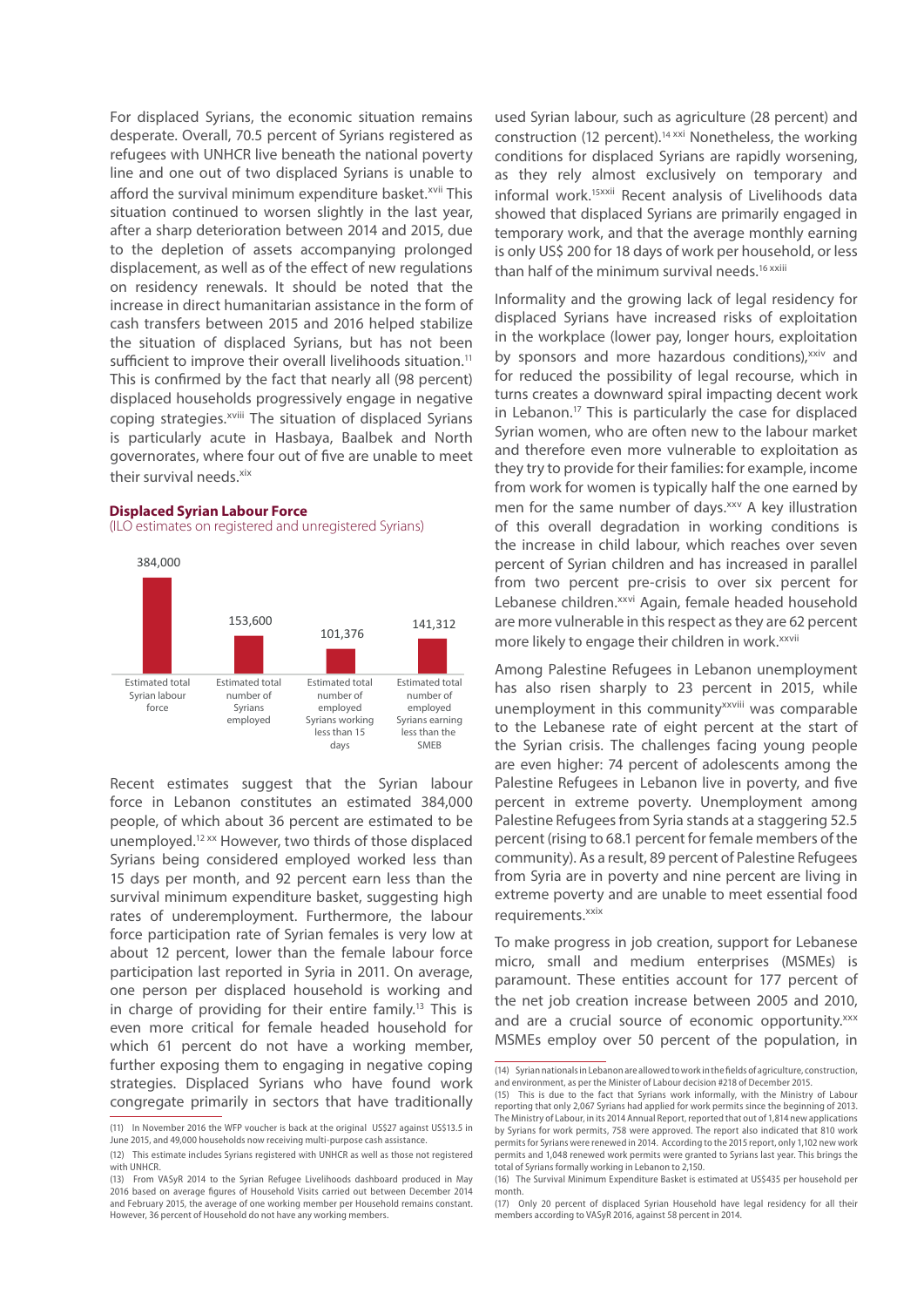particular with 30 percent of the employed population being self-employed.18 xxxi While there is little evidence of direct harm to the sector arising from competition with informal Syrian businesses, MSMEs have suffered from the wider economic downturn underlined above.<sup>xxxii</sup> In parallel, MSMEs continue to be hampered by a range of factors including access to start-up or expansion capital, inadequate labour market information or skill gaps, and limited opportunities for value addition and vertical integration.<sup>xxxiii xxxiv</sup> Weak regulations and enforcement limit MSMEs productivity, as do factors such as the size of the domestic market, limited access to financial services (especially for informal and women led businesses), stringent foreign market access conditions, skills gaps in the labour force, and high rates of migration among young professionals.19 This degradation in the general enabling environment is also illustrated by the fact that Lebanon has kept on drifting from the  $122<sup>nd</sup>$  to the  $126<sup>th</sup>$ ranking in the World Bank doing business indicators since the beginning of the crisis.<sup>xxxv</sup> As a consequence of this, the contribution to employment generation made by new firms in Lebanon is less than would be expected when compared to other regions.<sup>xxxvi</sup>

#### **MSMEs contribution to the Economy**



Nonetheless, there are a number of promising trends. Lebanon ranks high in the Global Entrepreneurship Monitor with regards to social and cultural attitudes to entrepreneurship (3rd) and entrepreneurship education (6th), but falls behind in particular on physical infrastructure (61<sup>st</sup>) and government policies supporting the entrepreneurial ecosystem (53rd).xxxvii Tourism is slowly starting to recover, with the number of visitors now reaching the highest levels since 2011; and analysis conducted independently by both the World Bank and UNDP, has documented the potential for MSMEs to develop further in ICT, where there have been successful start-ups, in the agro-food sector and in construction.<sup>xxxviii</sup> Pharmaceutical capacities and exports have also increased significantly over the past five years.<sup>xxxix</sup> Apart from construction, environment and agriculture (which

contributes to 4.7 percent of total GDP and represents roughly 10 percent of the workforce)<sup>xl</sup> are frequently cited among the most promising economic sectors in Lebanon.<sup>xli</sup> The former encompasses promising industries such as waste recycling and green and renewable energies. According to the Ministry of Energy and Water, 45,000 jobs could be created in the Renewable Energy Industry up until 2020.<sup>xlii</sup> An economic review of agricultural labour shows that with additional investments in agriculture and in the limiting case in which all fallow land and ten percent of abandoned land are used for cultivation, approximately 14,000 additional full time positions could be afforded for family members (mainly Lebanese) and about 4,200 full time positions could be available for non-family labourers (largely Syrian).xliii This assumes that market demand for agricultural products would be addressed simultaneously.

On the supply side, a major challenge to economic growth and job creation stems from the existence of a 'skills gap' in the Lebanese marketplace.<sup>xliv</sup> Despite high levels of tertiary education, Lebanese companies complain about not finding the skilled labour they need. Recent assessments show that young people are enthusiastic about career guidance and vocational training, which matches the demands of the market, in areas such as computing, handicrafts, program management, agriculture, construction, welding, hairdressing, painting and car mechanics.<sup>xlv</sup>

While the overall response to the international crisis has had some positive impact on the Lebanese economy, it has not balanced the economic and investment loss linked to the impact of the Syrian crisis. xlvi In this context, the Livelihoods sector has been unable to significantly mitigate the situation described above. In the past two years, Livelihoods partners have worked hard to implement the expanding range of activities of the sector strategy, notably by putting an increased focus on local economic development and support to small businesses and value chains. The sector has also strengthened their analysis of market needs and aimed at providing integrated employability support to vulnerable groups, through skills training, career guidance and internships, while providing short-term opportunities through the implementation of labour intensive projects. However, with 32,000 beneficiaries and 540 small businesses reached over two years, this has not happened to scale, primarily due to a lack of funding. Despite the increased attention given to economic opportunities and jobs at the London Conference in February, and the steps taken by the GoL in line with its Statement of Intent, notably through the amendment of the 'pledge-not-to-work' into a 'pledge to abide by Lebanese laws and regulation', as of October 2016, Livelihoods remains the most underfunded sector of the LCRP, with only 13 percent of the sector appeal secured. In particular, few longterm programmes aimed at supporting the capacity of national systems and markets to create jobs or income have started. xlvii

<sup>(18)</sup> MSMEs represent more than 90 percent of registered firms, employ 50 percent of the working population, but contribute only 27 percent of total revenues, well beyond their potential.

<sup>(19)</sup> Five challenges are considered cross-cutting across the MSME ecosystem in the Ministry of Economy and Trade SME strategy: (1) the growth barrier, especially for SMEs which are unable to break through the next stages of growth; (2) a lingering old economy delaying the transition to the knowledge economy; (3) a changing business environment; (4) economic uncertainty and cash stressing due to the slowing of business cycles combined with inadequate financing measures; and (5) uncoordinated institutional framework leading to limited concerted efforts.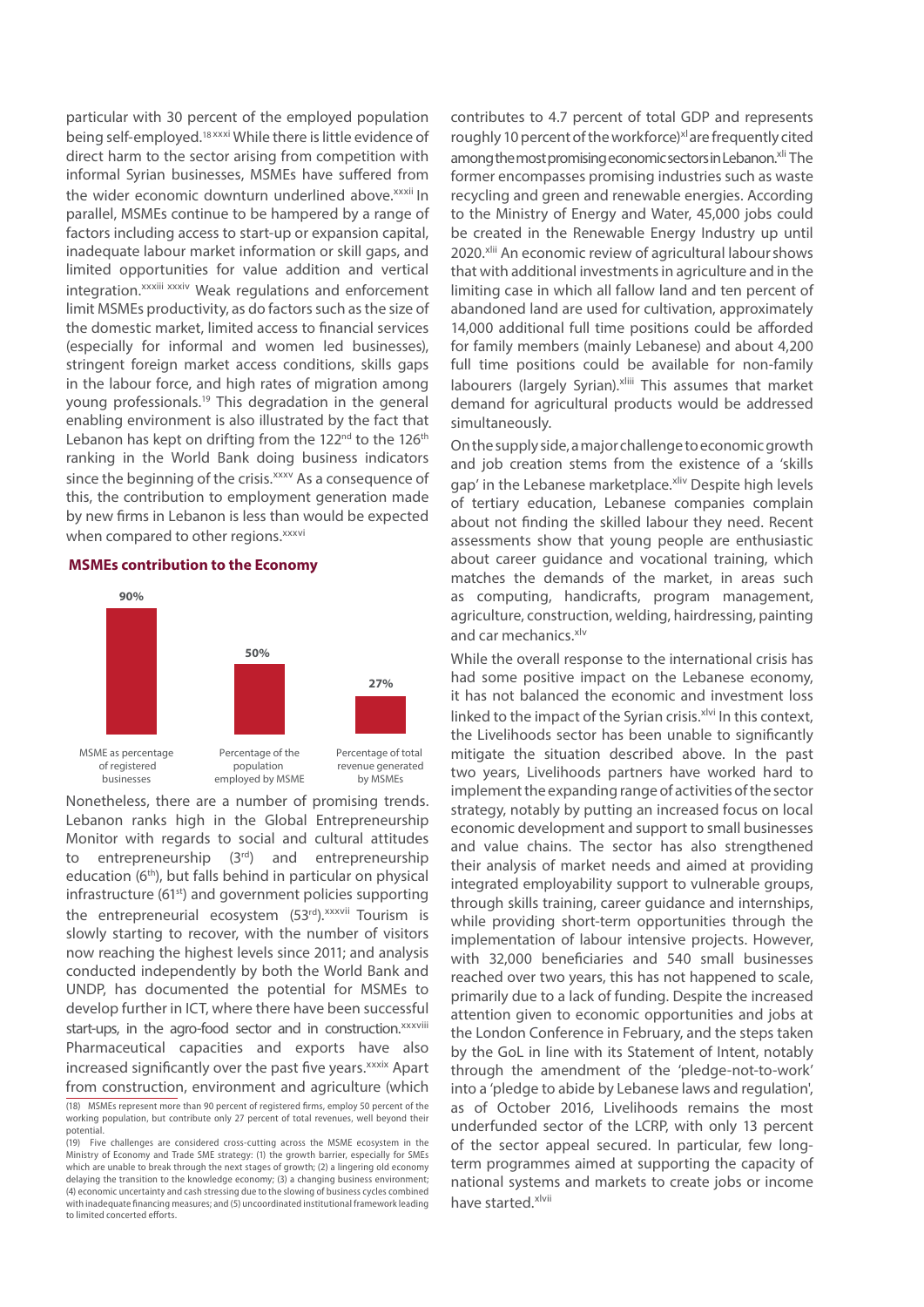# Overall sector strategy

The overall objective of the Livelihoods strategy is to contribute to the alleviation of the socio-economic shock of the Syrian crisis on the most vulnerable groups, especially youth and women, by improving their access to income and employment. The sector aims to do so by supporting the creation and preservation of 7,900 jobs per year until 2020.

In this respect, the Livelihoods sector primarily contributes to stabilization. It does so by stimulating local economic development and market systems to create income generating opportunities, reducing unemployment rates and protect vulnerable people against risks and shocks by strengthening the business eco-system, investing in productive infrastructure, empowering Lebanese MSMEs, improving employability and decent work conditions. This directly contributes to the fourth strategic objective of the LCRP 2017-2020: reinforcing Lebanon's economic, social and environmental stability, especially as it will also mitigate competition for jobs as one of the main drivers of inter-community tensions.

The Livelihoods sector therefore contributes to the economic opportunities and jobs component of the Statement of Intent of the Lebanese Government to the London Conference. The Statement of Intent *"is proposing a new combination of interventions that aim to stimulate the economy by investing in several areas that will provide a solid foundation for sustained economic growth and trigger business expansion at the same time as directly providing additional job opportunities for both Lebanese and Syrians. Through these interventions, an estimated total of 300,000 to 350,000 jobs are expected o be created, 60 percent of which could be for Syrians"*. 20 xlviii The Livelihoods strategy will particularly contribute to the creation of temporary, seasonal and full time employment opportunities through the support to municipalities and local economic development, productive infrastructure, and to micro, small and medium enterprises. This will be complemented by other job creation efforts through large infrastructure investments from concessional loan sources.

In doing so, the sector interventions will support the strategies and frameworks of key ministries, in particular the GoL's Stabilization Roadmap, the Ministry of Economy and Trade SME strategy, the Ministry of Agriculture 2015- 19 Strategy and the Ministry of Labour's National Action Plan to Eliminate the Worst Forms of Child Labour. The sector will also support the Ministry of Industry as well as the Council for Development and Reconstruction. All interventions will be in line with the applicable legal frameworks on labour and employment, and with the Government policy paper on Syrian Displacement to Lebanon.

#### Interventions in the Livelihoods sector will remain rooted

in the 'Making Markets Work for the Poor (M4P)' approach, which promotes the sustainability of economic gains and was the underlying basis of most activities of the sector in 2015-16. Vulnerable groups face several market constraints in their capacity as employees, employers or consumers, including lack of information, skills, or quality products and services. M4P aims to change the way market systems work so they become more effective and sustainable for the vulnerable Lebanese to improve their livelihoods, and ultimately benefit displaced Syrians as well. The M4P approach is founded on enhancing the capacity of local service providers, as well as MSMEs, to increase employment opportunities and ensure inclusive and sustainable economic development. The M4P approach also embeds the humanitarian "do-noharm" principle in limiting interventions that might distort markets, such as interventions providing support and new opportunities to a group of beneficiaries at the expense of another already established one.<sup>21</sup>

The theory of change underpinning the overall Livelihoods strategy is that if the sector simultaneously provides balanced support to the supply and demand side of labour, as well as the general enabling environment for job creation, while providing shorter term economic opportunities, and working on improving decent work conditions, then livelihoods of vulnerable groups, especially youth and women, will be improved.

In terms of work on the demand side of the labour market, the Livelihoods sector will aim at supporting the private sector in creating jobs, either through value chain development approach or MSMEs support. While recognizing that sustained job creation can only be achieved by the private sector rather than by international partners, the Livelihoods strategy is built on the premise that businesses need support to boost their development and their job creation capacity, especially in the most vulnerable areas. The Livelihoods sector will strengthen its current engagement with the private sector in Lebanon to ensure the highest efficiency of its programming: the sector will therefore develop a platform to engage private sector representatives in joint dialogue and include them in the coordination structure of the sector. In addition, the sector will need to provide guidance to partners on private sector engagement. Livelihoods partners will pro-actively consult the private sector during the program design and throughout the program lifecycle.

The sector will also need to significantly strengthen its monitoring and evaluation framework in order to ensure it is tracking its impact on job creation properly. In order to do so, Livelihoods partners working on developing private sector capacity to create jobs will systematically follow up with the businesses they support in order to track the impact of their programme. This will include monitoring not only the impact on business expansion and access to markets, but also tracking how many jobs are created or maintained by these businesses,

<sup>(20)</sup> The Lebanon Statement of Intent for the London Conference held in February 2016, further specifies the intent to "*ease the access of Syrians to the job market in certain sectors*  where they are not in direct competition with Lebanese, such as agriculture, construction and *other labour-intensive sectors.*"

<sup>(21)</sup> For more information on the M4P approach see: http://beamexchange.org/en/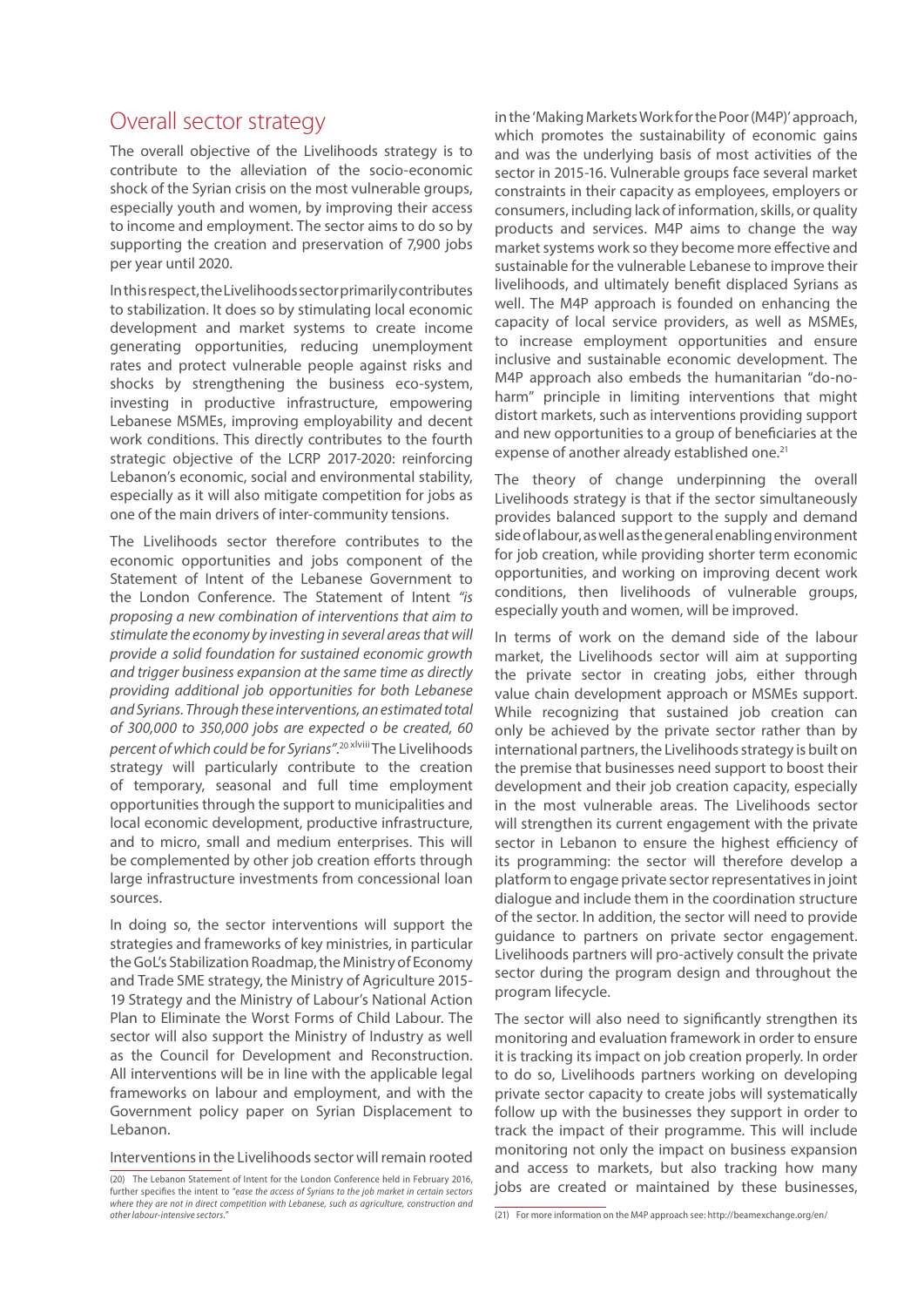by population cohorts. In addition, as many sectors and activities in the LCRP are indirectly contributing to creating jobs, the Livelihoods sector will take the lead in consolidating the job creation impact of the LCRP and its partners.

Livelihood interventions aim to directly support 2,750 Lebanese micro, small and medium enterprises, startups and cooperatives, which in turn will contribute to creating or maintaining 5,600 job opportunities in 2017. This will be achieved through fostering local economic development in the most vulnerable areas, where poverty and unemployment are concentrated, and where private sector actors, Lebanese MSMEs and entrepreneurs need support to develop new commercial linkages, expand productivity and ultimately create jobs. The sector will particularly aim at boosting the capacity of small businesses and entrepreneurs in vulnerable areas, which are, as underlined above, the main job creators in Lebanon, by providing support packages (including business management training, access to finance, grants and technology transfers) to the creation of new Lebanese businesses and expansion of existing ones.<sup>22</sup> Considering the high share of micro and small enterprises that operate in survival mode, MSME support would need to ensure special services and finance windows accessible to these types of entrepreneurs and not only for those who have a strong potential even without support.<sup>xlix</sup> Yet, with the support of MoET, partners will aim at identifying and selecting businesses that will be able to sustain the effect of the support provided beyond the timeframe of partners' programmes. In line with findings of the MoET SME strategy as well as recent business climate assessment, partners will support MSMEs on business planning, customer service, sales and marketing and financial management.<sup>1</sup>

Livelihood partners will also develop value chains in priority sectors with the most potential in terms of job creation. Working on 20 local value chains and five national ones, 2,300 jobs could be created or maintained each year for a period of four years. This will require the implementation of integrated type of interventions targeting not only the core function of specific value chains (supply/demand, product quality, production technique) but also rules, regulations and support functions (skills and capacity, information, research and development). Based on the priority sectors identified by the GoL,<sup>23</sup> the following value chains would be the most promising in terms of job creation: agriculture and agro food (in particular dairy products and package meat),<sup>24</sup> textile, pharmaceutical, construction, tourism and hospitality, healthcare, ICT and media, fashion and jewellery, green industries/renewable energies, and

waste recycling.25 Support to agriculture and agro-food, construction and waste recycling value chains will in particular result in job opportunities in sectors in which displaced Syrians are allowed to work.

The four-year time frame of the new phase of the LCRP will be particularly well suited for such job creation programmes, whose complex nature requires time to attain a substantive impact on job creation. However, given the scale of needs in terms of poverty and unemployment, providing short-term temporary opportunities is also required to alleviate the current pressures on the job market and competition for jobs. The severe infrastructure needs underlined both by the Government in the London Statement of Intent and by small businesses themselves as an obstacle to job creation provide an excellent opportunity to create temporary opportunities.

While large-scale infrastructure development would be out of the scope of the sector, Livelihoods partners will aim to generate over 1.1 million workmen days benefitting an estimated 37,000 persons, 50 percent of which should be displaced Syrians and Palestine Refugees.26 This builds on the experience acquired over the past two years rehabilitating or building productive environmental and municipal assets at the local level (with over 13,000 beneficiaries engaged in 200 such projects) to scale up towards larger labour-intensive public work programmes. Such projects will be implemented in compliance with Lebanese laws and regulations. They will therefore primarily be implemented using an indirect modality, channelling investments through local third parties, such as private sector contractors and municipalities who will be responsible for project delivery and workforce management. In addition, the sector will increase engagement of its partners with the Ministry of Labour to establish a mechanism to provide guidance and follow up on these projects as per the legal framework. These will provide temporary opportunities to the most vulnerable, reduce tensions by addressing local municipal priorities<sup>27</sup> and delivering tangible benefits to local host communities, and stimulate economic activity by rehabilitating productive assets (such as roads, irrigation canals, water catchments and land reclamation). Furthermore, using local resourcebased technologies, such infrastructure investments have the potential to generate considerable indirect and induced job creation.

On the supply-side of the labour market, as highlighted earlier, Lebanon is facing an important skills gap: despite high levels of tertiary education, Lebanese companies complain about not finding the skilled labour they need.<sup>If</sup> This mismatch is partly caused by the insufficient responsiveness of educational programs to the needs of

<sup>(22)</sup> Part of the support package to MSMEs could include the Ministry of Foreign Affairs' 'Subsidized Temporary Employment Projects' presented as part of the Economic Opportunities and Jobs element of the Lebanon Statement of Intent at the London Conference.

<sup>(23)</sup> See Investment Law #360 from 2011 which established the Investment and Development Authority of Lebanon (IDAL) – these sectors remain IDAL's focus to date.

<sup>(24)</sup> Pro-active information sharing and coordination with Food Security partners will be maintained to ensure complementarity of interventions in agriculture.

<sup>(25)</sup> As listed and analyzed in GIZ Employment and Labour Market Analysis (ELMA), February 2016.

<sup>(26)</sup> As for support to businesses, these beneficiaries will need to be integrated in the tracking system of the sector and cross-referenced with other forms of humanitarian assistance so as to optimize complementarity and efficiency.

<sup>(27)</sup> Notably the ones identified through the Map of Risks and Resources Process conducted by MoSA and UNDP in all 251 vulnerable cadasters over the past three years.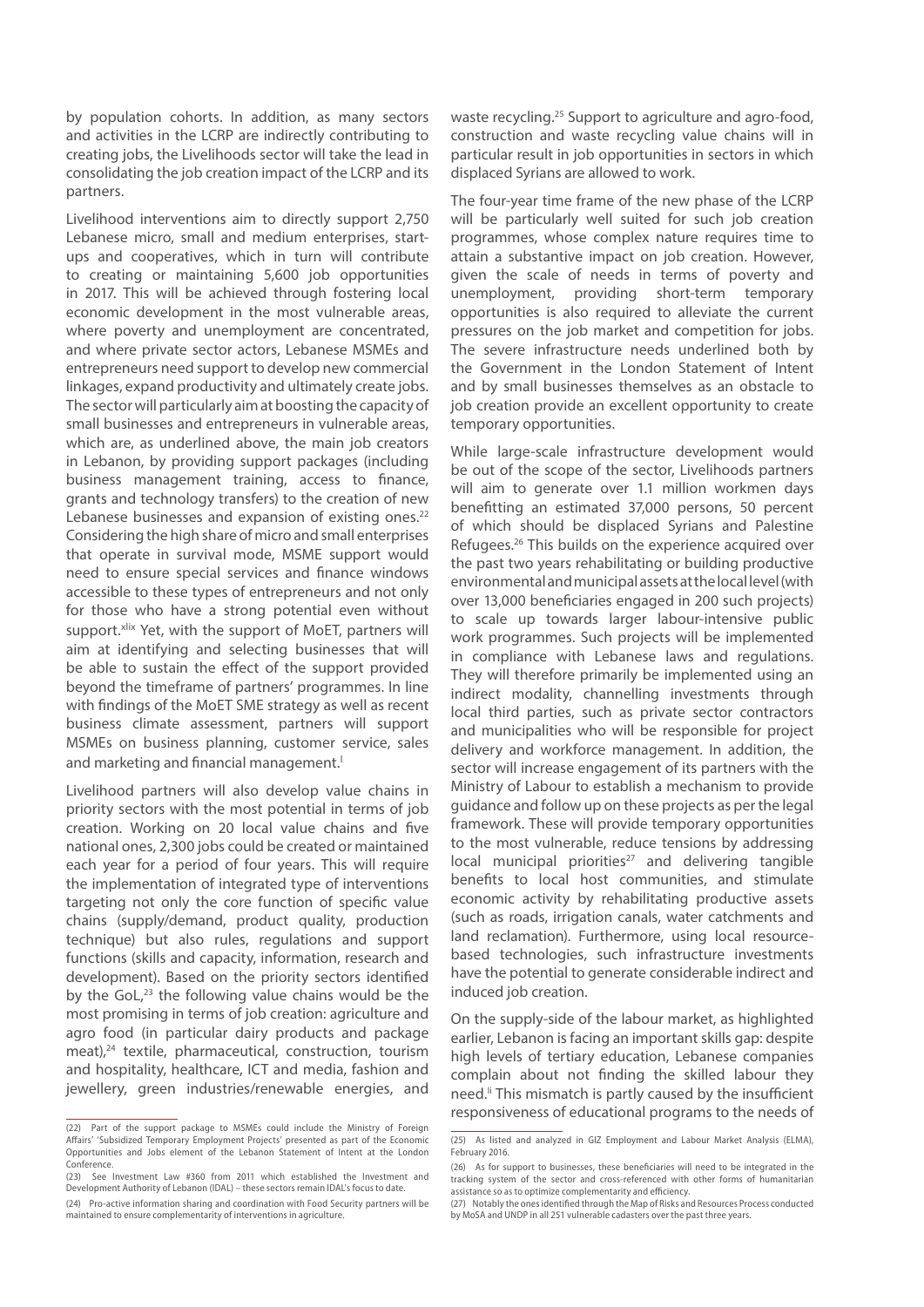the labour market.<sup>III</sup> To address this issue, the Livelihoods sector will undertake programs that will target 20,000 people in 2017, with 4,000 of them being placed into jobs within a year. Beneficiaries will be periodically tracked, monitored and their acquired skills adequately profiled.

The Livelihoods sector will deliver short-term, accelerated courses aiming at quickly addressing gaps of the labour market and increasing employability of the most vulnerable which are typically not able to join the formal system. This will be done in conjunction with supporting the capacity of the formal technical and vocational education and training (TVET) system and schools in collaboration with education sector partners. In particular, considering the expansion of the RACE II strategy to non-formal education an including accelerated skills training programme, Livelihoods partners will aim at complementing these efforts by addressing gaps in the market demand not covered by existing education programmes. In addition, the sector will establish a platform bringing together the different ministries, agencies and partners working on skills training to coordinate their interventions, increase linkages with private sector and market needs, and provide guidance to partners.

Lessons learnt from several years of experience in providing market-based skills trainings highlighted the need to implement, as much as possible, integrated programmes, including either internship/apprenticeship schemes under a dual system to transition to the labour market, or at least employment services in the form of career guidance and job-matching.28 These programmes will prioritize targeting new entrants to the labour market, i.e. youth, but also women (including GBV survivors and heads of households), whose ability to generate income will be crucial to lift their relatives out of poverty. For displaced Syrians engaged in such programmes the programmes will prioritize skills in sectors where they are allowed to work in or that they will need upon potential post-conflict return. This will be done alongside skills leading to home-based opportunities, with a conflict-sensitive approach ensuring that competition with host communities is not exacerbated through such programmes. In any case, it is crucial that the activities of the Livelihoods sector are balanced between stimulating the demand and supply side of the labour market, i.e. that the number of beneficiaries accessing the job market is matched by the number of jobs created or maintained, either through integrated programmes or through a balance of interventions. In order to harmonize the content and modalities of skills trainings in the Livelihoods sector, standard operating procedures (SOPs) will be elaborated by a dedicated task force composed of the most experienced partners (Government, UN, NGOs and donors) in this field.

As for the general enabling and policy environment related to job creation, the sector remains committed

to ensuring that it creates decent work opportunities.<sup>29 liii</sup> Recent findings on the work conditions of displaced Syrians and the increase of child labour are testament of increasingly exploitative conditions in an already largely informal economy.<sup>liv</sup> In addition to mainstreaming decent work aspects in its interventions, this will require working in close collaboration with the Ministry of Labour and its national and regional employment offices (NEO). The Ministry, as the key administrative authority in the field of labour, responsible for employment conditions, labour relations, and for shaping employment policy, will be supported in developing and implementing labour policies within its mandate. This will notably require support to labour inspection capacity and systems so as to ensure enforcement of labour regulations.

As the sector continues growing and starts to implement increasingly larger programmes, it will also gradually aim at addressing other challenges of the wider enabling environment underlined above. Policy advice will be provided to various ministries to tackle legal and factual barriers to private sector development and increase coordination and collaboration between government, private sector and donors. While legislative reforms would take time to materialize, there are many technical issues that the sector can contribute to addressing. For example, the sector will notably support the SME Strategy of the Ministry of Economy and Trade by establishing an SME observatory tasked to regularly conduct statistical and impact analysis on SMEs and support entities and maintain a comprehensive database to ensure continuous and effective monitoring of support to SMEs. Similarly, the National Employment Office (NEO) should be supported in its analysis and control of labour data. The next phase of the LCRP will also place a specific focus on supporting the development of Industrial Zones that will provide industrial businesses with reliable service conditions and tackle industrial land access and zoning and the high geographical concentration of economic activities. To help sustain efforts on the labour supply side, the sector will support education partners and other relevant sectors in improving Technical and Vocational Education in Lebanon, to modernize curricula and build bridges with the private sector. The increased opportunity for multi-stakeholder dialogue on economic opportunities and jobs, and notably the formation of the Sector Steering Committee will also help build stronger ties between the sector and various ministries involved in Livelihoods at national level, and with the chamber of industry, commerce and agriculture, local economic development agencies as well as with the private sector to engage in constructive policy discussion on the current regulatory environment and the development of a national Livelihoods plan.

<sup>(28)</sup> See the report of the Livelihoods Sector Lessons Learnt Workshop on Market Based Skills Training, June 2016.

<sup>(29)</sup> Decent work has been defined by the International Labour Organization and endorsed by the international community as 'productive work in conditions of freedom, equity, security and human dignity'.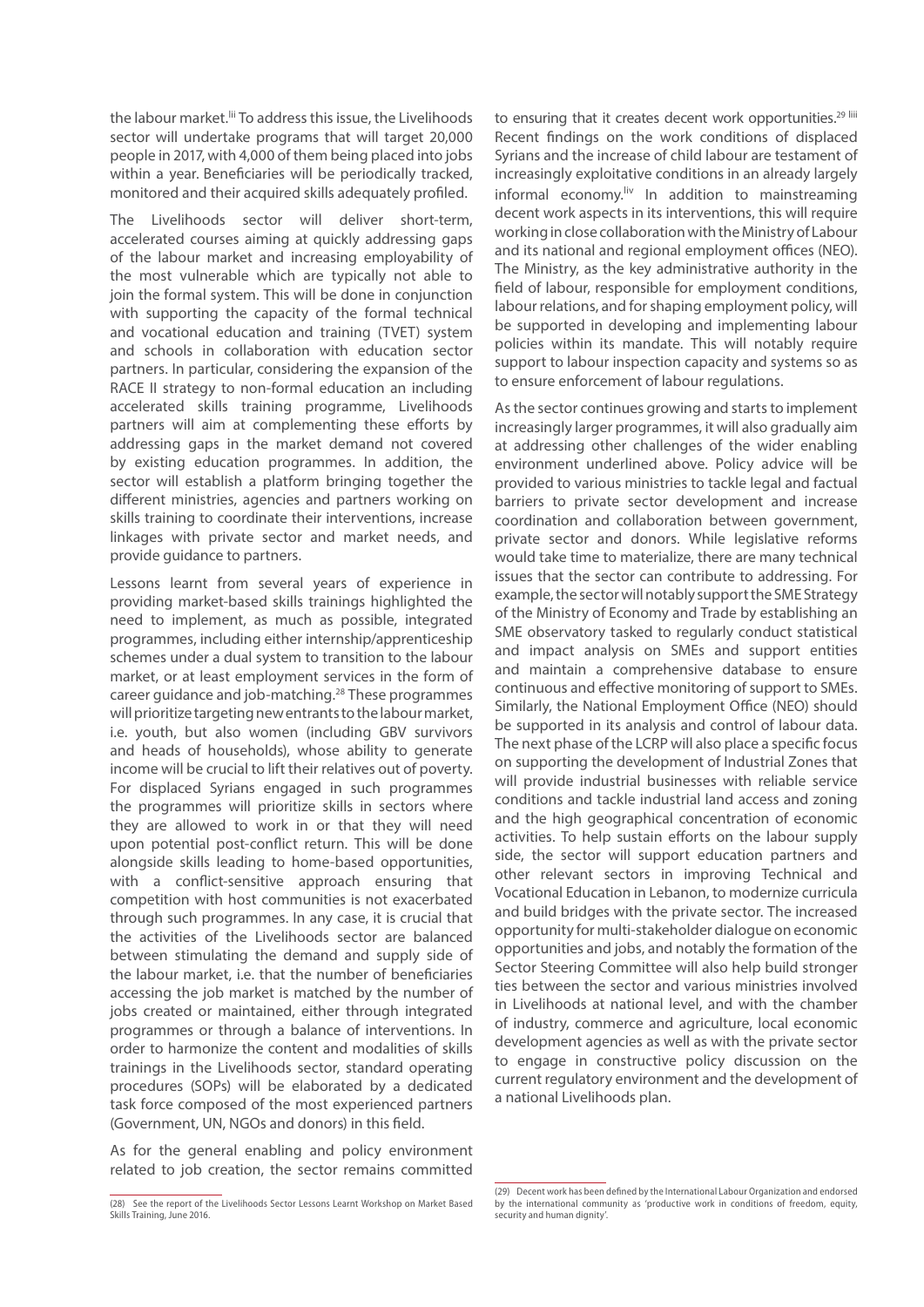### **2.1 Sector Outcomes and Outputs**

The overall aim of the Livelihoods sector is to provide a critical contribution to Lebanon's stability by expanding economic opportunities benefiting local economies and the most vulnerable communities and individuals. This is reflected by the fact that all activities of the sector are regrouped under one outcome, which is to stimulate local economic development and market systems to create income generating opportunities, reduce unemployment rates and protect vulnerable people, particularly youth and women, against risks and shocks.

The impact of sector interventions will therefore be measured according to three indicators: new commercial linkages for existing MSMEs; increased profitability and improved production in targeted SMEs; and jobs created and maintained. Under this outcome, the work of the sector will be structured under six outputs, all adapted from the 2016 response strategy.

**Output 1 - Capacity of the MSMEs sector to create jobs is improved –** target is to create or maintain 5,600 jobs in 2017. This output remains unchanged compared to the LCRP 2016. It will be measured according to the number of jobs created and maintained in supported Lebanese MSMEs, and include a range of activities, such as entrepreneurial training, supporting access to financial services, provision of start-up or support grants in-kind or cash, and technology transfer. The support will target four types of Lebanese structures: micro-entrepreneurs, start ups, SMEs and cooperatives.

**Output 2 - Competitive integrated value chains are strengthened and upgraded** – a target of 9,000 jobs will be created/maintained and improved within four years. This output will be measured by the number of integrated value chain interventions completed at local and national level. Interventions will start by assessing the sectors and value chains to identify gaps or constraints in them. Such assessments include mapping and analysing needs in relation to both vertical and horizontal linkages, and identifying other possible weaknesses and opportunities in the targeted value chains, as well as regional or national level constraints. Value chain interventions will include working both on improving the supply (quality, standards, production technique) and demand (access to new markets, linkages with traders) of the value chain as well as its support function (certification, export support services, skills training curricula, creation/support to cooperatives…) support may include targeted interventions such as upgrading and strengthening the weakest links to improve the overall competitiveness of the value chain and creating new linkages or strengthening existing ones. Particular emphasis will be placed on building institutional capacity at various levels.

**Output 3 - Job creation is fostered in vulnerable areas through labour-intensive investment in productive public infrastructure and environmental assets** - all cadastres identified as vulnerable are targeted with

an aim of providing 37,000 temporary opportunities next year. This output relates to fostering temporary job creation in vulnerable areas through public works. It will be measured through the number of vulnerable persons and localities benefitting from infrastructure improvement and the amount invested in such localities. As explained above, this will include small- to mediumscale infrastructure upgrades in municipalities and villages (road rehabilitation, cleaning services), in the agricultural sectors (irrigation canals, agricultural roads, rainwater harvesting), and environmental work and disaster risk reduction (forestation, reforestation, cleaning of drainage, canals and rivers for flood prevention, construction of structures such as contour walls, checking of dams, and plantation of green areas in order to reduce flood risks). In addition, the private sector is an important beneficiary of these activities as the need for improved infrastructure is an overarching challenge to business development.

**Output 4 - Workforce employability is improved** target of 20 percent of a 20,000 caseload placed into jobs per year. This will support individuals' access to employment, and remains identical to last year's work. Activities include skills training, access to employment services, job matching, and apprenticeship, internship and traineeship schemes.

**Output 5 - Decent Work conditions are improved.** This output will be addressed by working with the Ministry of Labour both at the policy and enforcement levels, with a particular focus on eliminating the worst forms of child labour, implementing a Decent Work Country Programme developed in 2016, and increasing labour inspection capacity. In addition, the Livelihoods sector will work with enterprises to improve decent work conditions at this level.

**Output 6 -Policies, strategies and plans supporting job creation, MSMEs and livelihoods are established.** This output will bolster policy and strategy level development and institutional level support by the sector in order to improve the enabling environment to job creation. As such, the Ministry of Economy and Trade will be supported in the implementation of the MSME strategy and the development of industrial zones, paving the way for longer term development. This also includes conducting the necessary assessments and studies to address key data gaps in the sector while promoting harmonization of efforts. However, the sector will also make sure that it uses and builds the capacity of national systems such as the Central Administration of Statistics to avoid fragmentation of assessments and enable national systems to conduct regular major surveys such as labour force surveys.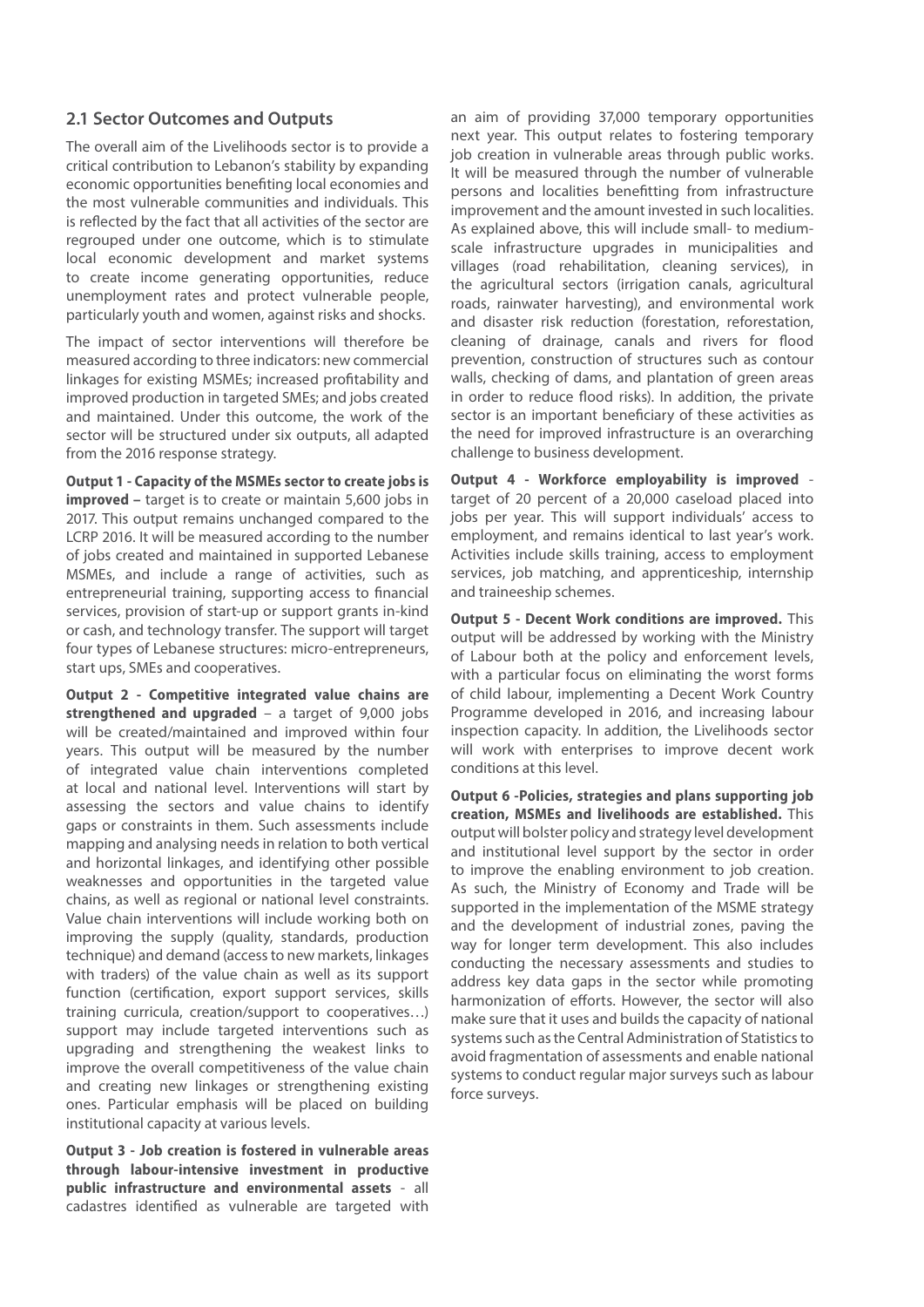### **2.2 Identification of sector needs and targets at the individual/HH, institutional and geographical level;**

The Livelihoods sector aims to facilitate access to employment and income for vulnerable groups. The population in need for the sector is therefore all of those falling under the poverty line of US\$3.84 per person per day, and particularly the ones living in extreme poverty (US\$2.40 per person per day). The sector assumes that at least one member in each poor household is in need of livelihood assistance to raise the household over the poverty line. Activities related to job creation are expected to result in increased employment opportunities for vulnerable individuals close to accessing the labour market. For individuals dependent on direct humanitarian assistance, the sector aims to provide support through labour-intensive programmes, as well as empowerment activities such as a combination of market-based skills and life skills support. They will be identified and prioritized using existing vulnerability criteria (which will notably help prioritize female headed households, households with persons with disabilities, and other severely vulnerable groups such as survivors of gender based violence, but also families at risk/engaging in child labour), together with national systems such as the NPTP database, as well as through local information provided by protection, child protection and SGBV partners, SDCs, municipalities, and local associations. In order to maximize its impact on stabilization and protection, the sector will prioritize youth (to keep them engaged in their communities and prevent marginalization) and women (who are marginalized and as such, more affected by poverty and unemployment, and for whom additional income is crucial, notably to counteract child labour). In order to assist the largest number of vulnerable persons, those people benefiting from income generating activities or temporary works will not be prioritized for cash assistance (e.g. Multi-purpose cash assistance provided by the Basic Assistance sector).

Livelihoods interventions are targeted using an areabased approach. The sector will use available data on poverty and deprivation as a basis for area targeting, and then analyse the situation in this area to identify which institution/private sector, entity/value chain to target. The national employment regional offices will also play a critical role in matching vulnerable individuals with opportunities generated by these programmes, and will be supported through the sixth output of the sector.

The mapping of the 251 most vulnerable cadastres provides a good basis from which to identify areas where displaced populations are concentrated alongside vulnerable Lebanese. Both the poverty dimension and the host/displaced ratio are relevant for livelihood interventions. Taking into account the specificities of rural and urban poverty in Lebanon, partners will need to focus both on acute rural poverty that might have been exacerbated by a sudden increase of population, and on poor urban areas where the proportion of displaced might not be as significant, but the total concentration of poor is most likely to lead to instability. In addition, the sector will incorporate results from ongoing assessments highlighting the areas where unemployment is a priority need or listed as a priority source of tension. Furthermore, the sector will work with child protection partners to identify areas with higher prevalence of child labour, which should then be prioritized by Livelihoods programming.

It should be highlighted here that the Livelihoods sector is suffering from severe data limitations that hamper its targeting. While overall national estimates of key figures like poverty and unemployment are available, this is not the case for local level data, which requires partners to go through local assessments to inform programming. Other data gaps for the sector include detailed market assessments to identify intervention types, labour market assessments, information on skills training providers and finally, analysis on the needs, capacity and gaps of MSMEs. Several important studies are underway and will help the sector refine its targeting.

| <b>Population Cohort</b>                | <b>Total</b><br><b>Population</b><br>in Need | <b>Targeted</b><br><b>Population</b> | No. of<br><b>Female</b> | No. of Male | No. of<br><b>Children</b><br>$(0-17)$ | No. of<br><b>Adolescent</b><br>$(10-17)$ | No. of<br><b>Youth (18-</b><br>24) |
|-----------------------------------------|----------------------------------------------|--------------------------------------|-------------------------|-------------|---------------------------------------|------------------------------------------|------------------------------------|
| Lebanese                                | 300,000                                      | 38,457                               | 19,113                  | 19,329      | $\overline{\phantom{0}}$              | $\overline{\phantom{0}}$                 | 12,691                             |
| <b>Displaced Syrians</b>                | 294,117                                      | 23,873                               | 12,414                  | 11,459      | $\overline{\phantom{a}}$              | $\overline{\phantom{a}}$                 |                                    |
| <b>Palestine Refugees</b><br>from Syria | 5,625                                        | 966                                  | 488                     | 478         | $\overline{\phantom{0}}$              | $\overline{\phantom{a}}$                 | 319                                |
| <b>Palestine Refugees in</b><br>Lebanon | 61,774                                       | 2.261                                | 1,142                   | 1,119       | $\overline{\phantom{0}}$              | $\overline{\phantom{a}}$                 | 746                                |
| <b>GRAND TOTAL</b>                      | 661,516                                      | 65,557                               | 33,157                  | 32,386      | $\bf{0}$                              | $\bf{0}$                                 | 21,634                             |

### **Total sector needs and targets 2017**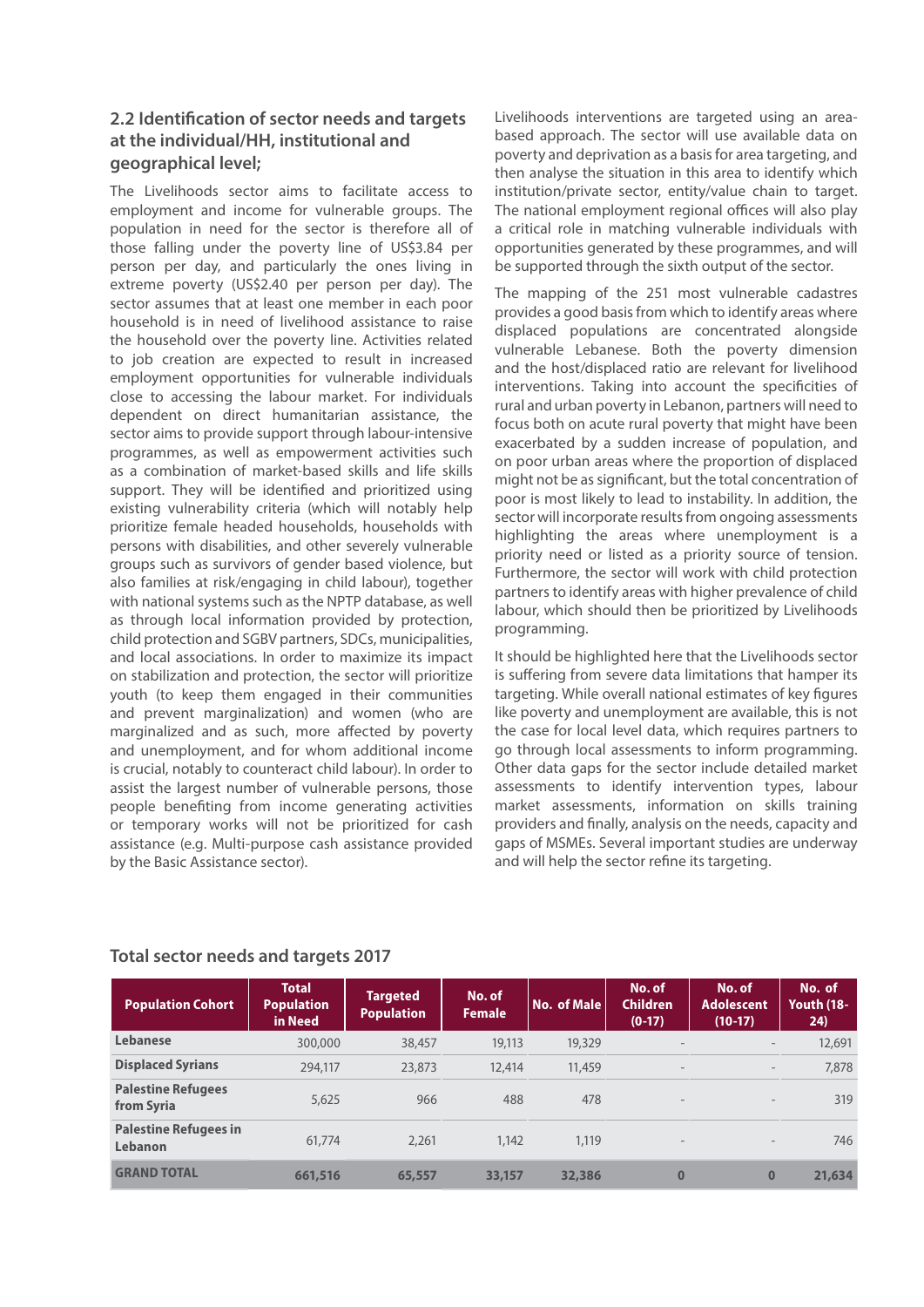| <b>Type of Institutions</b>                | <b>Total</b> | <b>Targeted</b>                                   |
|--------------------------------------------|--------------|---------------------------------------------------|
| <b>Municipalities</b>                      | Over 1,000   | 244                                               |
| <b>Hospitals</b>                           |              |                                                   |
| <b>Schools</b>                             |              |                                                   |
| <b>Water Establishments</b>                |              |                                                   |
| <b>Social Development Centers</b>          |              |                                                   |
| <b>Central Ministries</b>                  |              | 6 Ministries (MoSA, MoET, MoL, MoInd, MoAg, MEHE) |
| <b>Micro, Small and Medium Enterprises</b> |              | 2,750                                             |

# Mainstreaming of conflict sensitivity, gender, youth, people with specific needs (PwSN) and environment

### **Conflict Sensitivity**

Livelihoods primarily contributes to social stability by alleviating competition for jobs as a source of tension between groups. However, every Livelihoods intervention needs to be carefully crafted to be conflict sensitive. Livelihoods programmes will particularly aim at filling gaps in the labour market, with an eye to avoid fuelling competition and tension between groups. This will require partners to undertake careful situation and market analysis before developing programmes, and to ensure that selection criteria are fair and transparent, and strive towards balancing skills training and job creation programmes so as to avoid raising expectations of trainees.

### **Gender, Youth, People with Specific Needs**

The Livelihoods sector's support to protection issues is manifested by its fifth output on improving decent work conditions. In addition to this and to the specific attention to vulnerable groups to improve their meaningful access to livelihoods support, the sector will need to strengthen its protection safeguard, notably by developing a harmonized complaint and feedback mechanism. Youth and women remain specific priority target groups for the sector across all activities, taking into consideration their particular vulnerability and their higher unemployment rates. While the sector has successfully ensured that youth and women are the primary groups benefitting from skills training, further emphasis is needed to increase their access to income/employment, notably through specific business start-up and development schemes, and apprenticeship/traineeship programmes. The sector will therefore carefully review the type of job-creation investments it promotes so as to ensure that they benefit both youth and women. For women, a particular focus will be made on providing targeted support to female headed households and GBV survivors. This will mean emphasizing activities compatible with child care, either through providing child friendly spaces in livelihoods centres, working on home based income generation and developing mobile outreach of beneficiaries.

For persons with disabilities, the sector will adopt a twin-track approach. First, partners will identify key economic sectors in which people with disabilities could work based on previous market assessments and lessons learned. Specialized Livelihoods programmes tailored to their needs will be developed and expanded to ensure meaningful access to the labour market (notably through specialized trainings, equipment and devices to allow their full integration in the workforce). Such programmes currently exist but are very limited and will need to be scaled up by involving specialized agencies in the work of the sector. In parallel, the specific needs of persons with disabilities will be integrated into the work of partners promoting decent work. Finally, households with a person with special needs will be prioritized in targeting, reflecting their higher dependency ratio and care-taking duties, through the existing vulnerability assessments.

#### **Environment**

The Livelihoods sector will continue to support environmental protection through the implementation of labour-intensive interventions aiming at preserving and maintaining vulnerable assets to foster job creation.

## Inter-sector linkages

**Protection:** Deteriorating working conditions and increasing informality are major concerns, and require collaboration between the Livelihoods and Protection sectors. In 2016, the Livelihoods sector established strong linkages with the child protection task force to work jointly on addressing the issue of child labour. In 2017- 2020, this will mean raising the awareness of Livelihoods partners to prevent any risk of child labour in their own programmes (through trainings on minimum child protection standards) and sharing best practices and lessons learned on child labour sensitive programming. This will also be achieved by engaging jointly in the Child Labour Task Force lead by the Ministry of Labour Child Labour Unit.

The sector is also piloting a newly established referral mechanism, strengthening its linkages with Protection, Child Protection and GBV partners, in order to ensure that women identified as particularly at-risk or households with children engaged in child labour can benefit from livelihoods support. In order to facilitate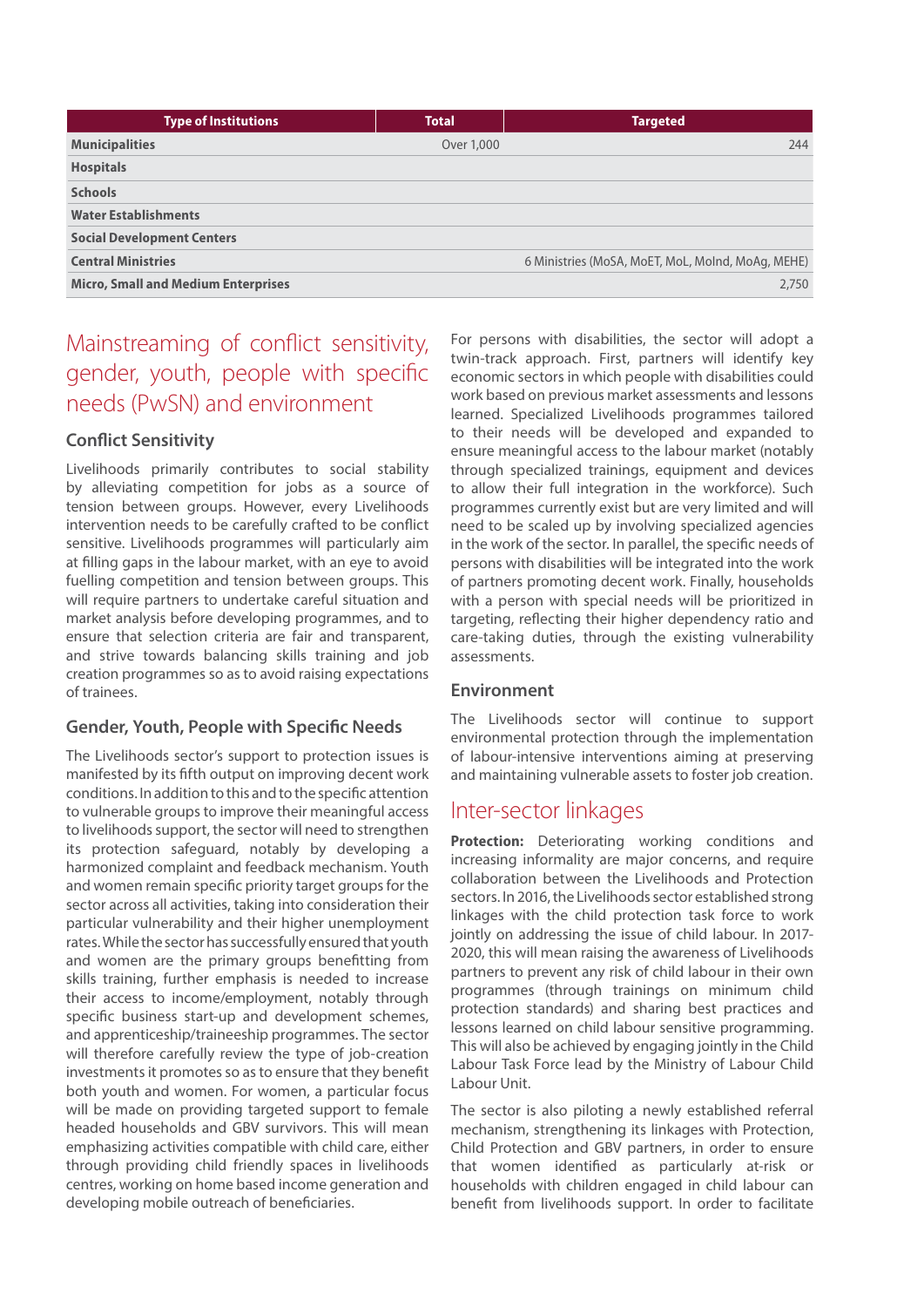these inter-sectoral referrals, information will be shared on the selection criteria used to identify beneficiaries and prioritize the most deprived geographical areas. Lastly, Protection partners who deliver life-skills trainings will inform the Livelihoods sector if such trainings have a market element.

**Food Security:** The sector will maintain close ties with the Food Security sector as the programming for both is increasingly converging around agricultural livelihoods. Complementary approaches exist between the sectors regarding the food value chain and there is a common understanding that partners appeal under the sector which represents the objective of the activity they plan to implement under LCRP 2017-2020. Although food and agricultural activities are centred in the Food Security sector, employment and economic development initiatives in the agriculture sector are also part of the Livelihood sector. In parallel, coordination will be strengthened to ensure that information on agriculture livelihoods activities and agricultural value chains is adequately and proactively shared and reported in both sectors. In particular, the sector will ensure that the Ministry of Agriculture is informed of any agricultural activity.

**Basic Assistance:** Information related to livelihoods collected by the Basic Assistance sector on households' vulnerability will help Livelihood targeting. The basic assistance work to strengthen the NPTP will also benefit the Livelihoods sector.

**Social Stability:** The sector is working closely with the Social Stability sector, notably through joint field working groups. The cooperation in 2017-2020 will continue to focus on the issue of at-risk youth, to ensure that youth community engagement initiatives and Livelihoods programmes are complementary, and use social stability data and analysis to ensure that partners do not fuel job competition in places where tensions are already prevalent. Similarly, Livelihoods programmes in highly vulnerable urban areas will need to be implemented in close cooperation to alleviate the multiple sources of pressure in these areas.

**Education:** The sector strategy maintains a strong focus on developing tailored Technical Vocational education and/or training. Education programmes that overlap with the Livelihoods sector are twofold: formal technical vocational programmes that are planned, implemented and reported only through the MEHE. In addition, the competency-based technical vocational training and informal apprenticeships in non-formal settings that will be also regulated by MEHE and supported by the Livelihoods sector.

**Shelter, Energy and Water:** The new area of work of the sector on infrastructure upgrading will be closely coordinated with the Shelter, Energy and Water sectors through proactive information sharing on planned interventions. Livelihoods partners will contribute to rehabilitation work identified by the planning process

of shelter partners and shelter partners will inform the Livelihoods sector of urban areas where livelihoods has been raised as a crucial need. Livelihoods partners will also make sure that such projects do not overlap with plans from the Energy and Water sectors related to infrastructure improvements by proactively sharing information at field level. In all sectors, efforts will be made to track the impact of investments in infrastructure rehabilitation and construction on job creation.

# Endnotes

- i. ILO (2015), *Towards Decent Work in Lebanon: Issues and Challenges in Light of the Syrian Refugee Crisis.* World Bank (2016), *Country Partnership Framework for Lebanon 2017-20* (footnote).
- ii. World Bank (2015), *Systematic Country Diagnosis.*
- iii. GoL (2016), *Lebanon Statement of Intent* (London conference).
- iv. Investment Development Authority of Lebanon (IDAL - 2015), Agri Plus Program, 2015 Annual report.
- v. World Economic Forum, T*he Global Competitiveness Report* 2015-2016*.*
- vi. World Bank (2015), *The Impact of the Syrian Crisis on Lebanese Trade,* IDAL, AgriPlus Program (2015), Lebanese Exports by Means of Transportation from January to May - 2014/2015.
- vii. UNDP (2008) *Poverty Assessment*.
- viii. GIZ (2016) *Emergency Labour Market Analysis (ELMA),* p.9. AKTIS (2016), Impact Evaluation Report, Lebanon Host Communities Support Project (footnote).
- ix. World Bank (2013), *Economic Social Impact Assessment*.
- x. GIZ (2016), *Emergency Labour Market Analysis (ELMA)*, p.30 (source cited: KILM 2015). ILO (2015), *Towards Decent Work in Lebanon: Issues and Challenges in Light of the Syrian Refugee Crisis.* (footnote), UNFPA et al. (2014), *Situation Analysis of Youth in Lebanon Affected by the Syrian Crisis.* (footnote).
- xi. World Economic Forum, T*he Global Competitiveness Report* 2015-2016.
- xii. Aktis Strategy (2016), *Impact Evaluation Report: Lebanon Host Communities Support Project.*
- xiii. Lebanon, Ministry of Agriculture, FAO, REACH (June 2015), *Food Security and Livelihoods Assessment of Lebanese Host Communities: Assessment Report.*
- xiv. REACH, UNICEF, UNOCHA (2015), *Defining Community Vulnerabilities in Lebanon: Assessment Report* (September 2014 – February 2015).
- xv. World Bank (2013), Economic Social Impact Assessment ;FAO, REACH and MoA (2015), REACH, UNICEF, UNOCHA (2015), *Defining Community Vulnerabilities in Lebanon: Assessment Report* (September 2014 – February 2015) (footnote) ; Aktis Strategy (2016), *Impact Evaluation Report: Lebanon Host Communities Support Project* (footnote).
- xvi. Levant7 (January 2015), *Drivers of Instability, Conflict and Radicalization.*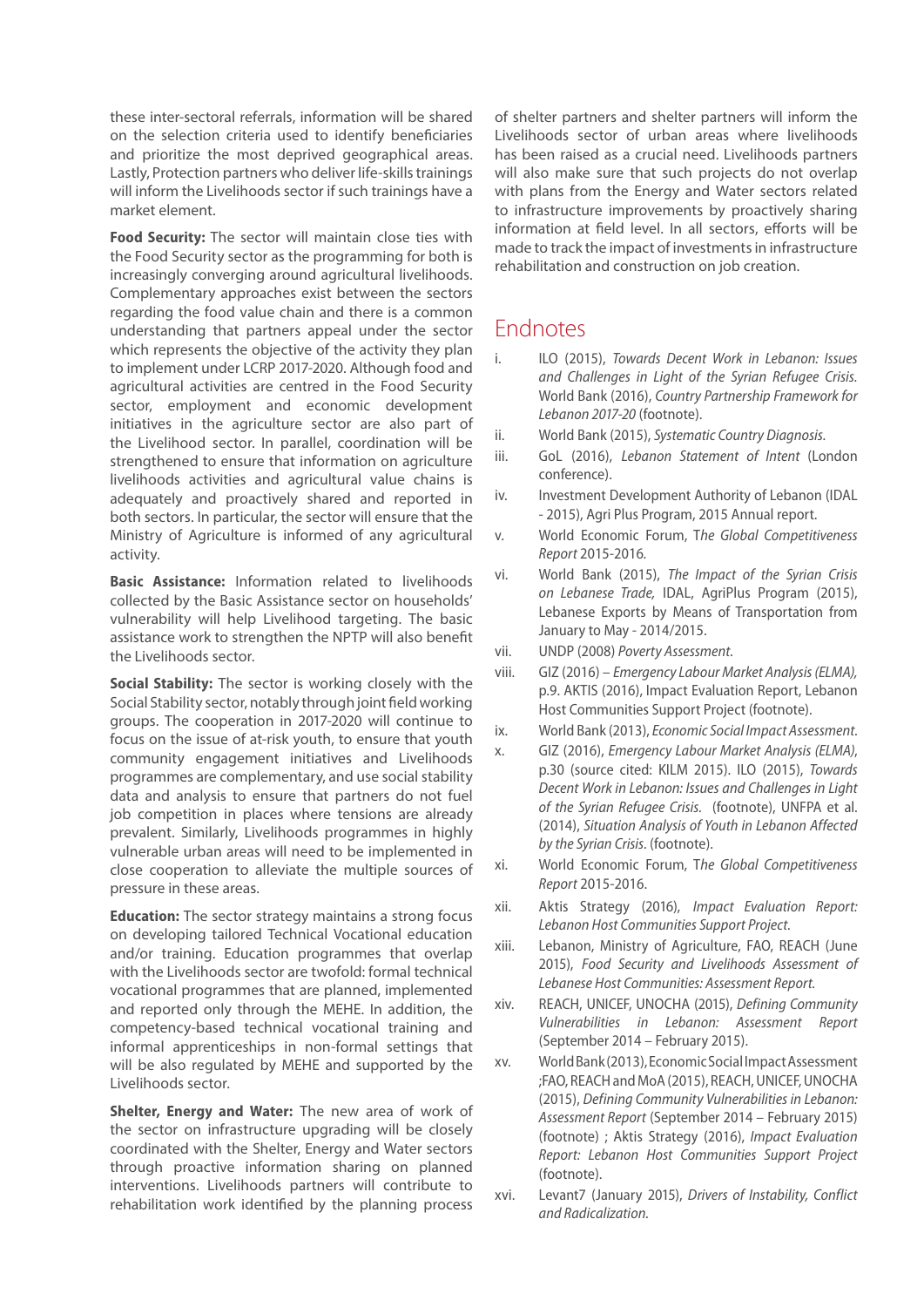- xvii. UNHCR, UNICEF, WFP (2016), *Vulnerability Assessment of Syrian Refugees 2016,* Lebanon.
- xviii. UNHCR, UNICEF, WFP (2016), *Vulnerability Assessment of Syrian Refugees 2016,* Lebanon.
- xix. UNHCR, UNICEF, WFP (2016), *Vulnerability Assessment of Syrian Refugees 2016,* Lebanon.
- xx. ILO, *Quantitative Framework for Access to Work by Syrian Refugees in Lebanon* (to be published in 2016).
- xxi. ILO (2015), *Towards Decent Work in Lebanon: Issues and Challenges in Light of the Syrian Refugee Crisis.*
- xxii. Deutsche Gesellschaft für Internationale Zusammenarbeit – GIZ (2016), *Employment and Labour Market Analysis (ELMA)*, Lebanon.
- xxiii. American University of Beirut, UNRWA (2016), *Survey on the Socioeconomic Status of Palestine Refugees in Lebanon: 2015.*(footnote).
- xxiv. Norwegian Refugee Council (2016), *Drivers of Despair: Refugee Protection Failures in Jordan and Lebanon*, Lebanon Support (2016), *Syrian Refugees' Livelihoods: The Impact of Progressively Constrained Legislations and Increased Informality on Syrians' Daily Lives.*
- xxv. ILO (2014), *Assessment of the Impact of Syrian Refugees in Lebanon and their Employment Profile: 2013* ; REACH, UNICEF, UNOCHA (2015), *Defining Community Vulnerabilities in Lebanon: Assessment Report (September 2014 – February 2015)* ; UNHCR, UNICEF, WFP (2016), *Vulnerability Assessment of Syrian Refugees 2016*, Lebanon.
- xxvi. UNICEF (2016), *Situation Analysis of Women and Children,* Lebanon.
- xxvii. ILO, *Quantitative Framework for Access to Work by Syrian Refugees in Lebanon* (to be published in 2016).
- xxviii. American University of Beirut, UNRWA (2016), *Survey on the Socioeconomic Status of Palestine Refugees in Lebanon: 2015.*
- xxix. American University of Beirut, UNRWA (2015), *Profiling the Vulnerability of Palestine Refugees from Syria Living in Lebanon: 2015.*
- xxx. World Bank (2015), *Jobs or Privileges: Unleashing the Employment Potential of the Middle East and North Africa.*
- xxxi. Ibid.
- xxxii. World Bank (2015), *Systematic Country Diagnosis,* (2016) Lebanon Economic Monitor, Spring.
- xxxiii. International Rescue Committee (2016), *Akkar Business Climate Assessment: October 2015* ; International Rescue Committee (2016), *Market Overview of Small and Medium Enterprises in Beirut and Mount Lebanon.*
- xxxiv. Lebanon, Ministry of Economy and Trade (2014), *Lebanon SME Strategy: A Roadmap to 2020.*
- xxxv. World Bank (2016), Doing Business 2017, Fact Sheet: Middle East and North Africa.
- xxxvi. Lebanon, Ministry of Economy and Trade (2014), *Lebanon SME Strategy: A Roadmap to 2020.*
- xxxvii. Byblos Bank (2016), *Lebanon this Week, Issue No. 426, September 19-24*, 2016.
- xxxviii. World Bank (June 2016), *Lebanon: Country Partnership*

*Framework for FY17-FY22*, Report No. 94768 ; World Bank (2015), *Systematic Country Diagnosis, (2016). Lebanon Economic Monitor, Spring* ; UNDP, UNDP, *Labour Needs Assessment, The Construction, Agro-Food and ICT Sectors in Lebanon* (to be published).

- xxxix. Société Générale de Banque au Liban (2015), *EcoNews: Lebanon has Pockets of Growth Despite Challenges, Issue No. 36, September 2015.*
- xl. IDAL (2015), *Agricultural Fact Book*.
- xli. Deutsche Gesellschaft für Internationale Zusammenarbeit – GIZ (2016), *Employment and Labour Market Analysis (ELMA)*: Lebanon.
- xlii. UNDP/CEDRO (2015), *Renewable Energy and Industry: Promoting Industry and Job Creation for Lebanon.*
- xliii. ILO, *Quantitative Framework for Access to Work by Syrian Refugees in Lebanon* (to be published in 2016).
- xliv. UNDP, Labour Needs Assessment, *The Construction, Agro-Food and ICT Sectors in Lebanon* (to be published).
- xlv. UNICEF, UNFPA (2015), *Mapping Youth Interventions and Actors within the Humanitarian Response in Lebanon.*
- xlvi. UNDP, UNHCR (2015), *Impact of Humanitarian Aid on the Lebanese Economy.*
- xlvii. Inter-Agency Coordination Lebanon (2016), Livelihoods Quarter 3 Dashboard.
- xlviii. Lebanon Statement of Intent, London Conference: Lebanon Statement of Intent, presented at the London Conference: Supporting Syria and the Region, February 2016, London.
- xlix. Deutsche Gesellschaft für Internationale Zusammenarbeit – GIZ (2016), *Employment and Labour Market Analysis (ELMA): Lebanon.*
- l. International Rescue Committee (2016), *Market Overview of Small and Medium Enterprises in Beirut and Mount Lebanon* ; International Rescue Committee, *Akkar Business Climate Assessment: October 2015.*
- li. International Rescue Committee (2016), *Market Overview of Small and Medium Enterprises in Beirut and Mount Lebanon* ; UNDP, *Labour Needs Assessment, The Construction, Agro-Food and ICT Sectors in Lebanon* (to be published).
- lii. Deutsche Gesellschaft für Internationale Zusammenarbeit – GIZ (2016), *Employment and Labour Market Analysis (ELMA): Lebanon.*
- liii. ILO (2015), *Towards Decent Work in Lebanon: Issues and Challenges in Light of the Syrian Refugee Crisis.*
- liv. Norwegian Refugee Council (2016), *Drivers of Despair: Refugee Protection Failures in Jordan and Lebanon.*